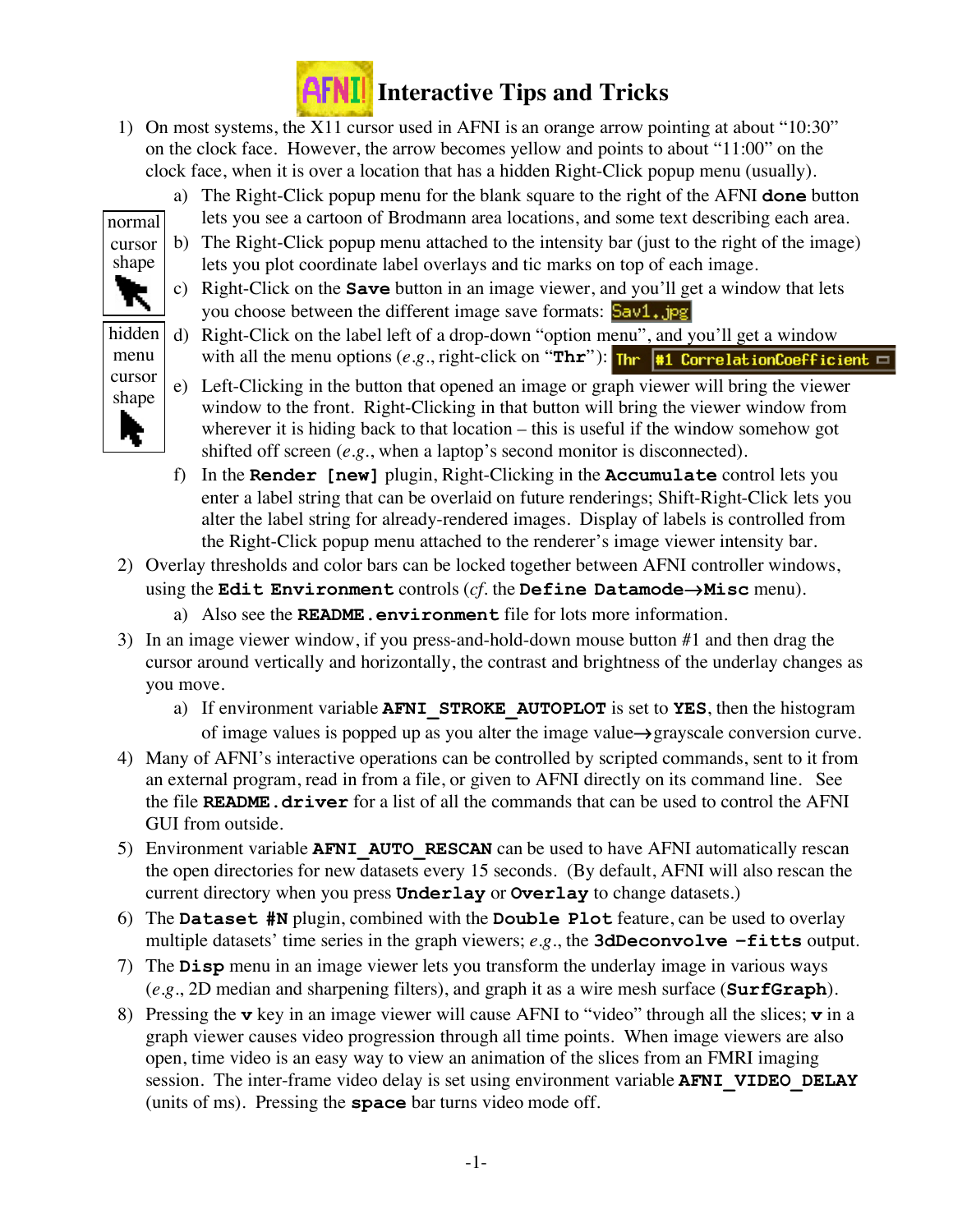- a) Other image shortcuts: **V r**/**R z**/**Z i**/**I m a s D M q <> p c l [] S # u/o**
- b) Other graph shortcuts: **V r**/**R < > [ ] 1 l L + a A m/M b S t w i/I**
- c) **PageUp**, **PageDown**, and **arrow** (←→↑↓) key shortcuts can be used to move quickly around in the image and graph viewers, and also to change values in the threshold slider.
- d) If an image is cropped, the crop window can be adjusted in size by holding down **Control**+**arrow** ; it can be adjusted in position by holding down **Shift**+**arrow** .
- e) If an image is zoomed, pressing **Home** will move the panning region to be centered.
- f) Pressing **F1** in an image or graph viewer pops up a help window. (This is actually a feature of X11/Motif, not just AFNI.)
- 9) The popup hint for the image intensity bar shows the bottom-to-top range of numerical values in the image file that are being mapped from the bottom color/grayscale to the top color.
- 10) In various places (*e.g.*, the graph viewer), where the menu item lets you save an image to **PNM** format, if you end the filename with "**.jpg**", the file will instead be saved in JPEG format.
- 11) Menu item **Define Datamode**→**Read Web** lets you load a dataset from a Web server.
- 12) The **1DChain** and **2DChain** functions are defined using the **Define Datamode**→**Misc** menu, and let you create a sequence of operations to be applied to a dataset before graphing (**1DChain**) or image display (**2DChain**).
	- a) The **Expr 0D** plugin lets you define a simple nonlinear voxel-wise transformation function to be applied to datasets for graphing or image viewing.
	- b) The right-click popup menu on the **Define Overlay**→**Inten** label lets you apply various transformation functions to the overlay image before it is colorized. (The **Disp** control panel in the image viewer lets you apply these transformation functions to the underlay image.)
		- i. Other items on this popup menu let you alter the color scale range, and save an image of the current color scale window.
	- c) The **InstaCalc** facility lets you create a volume by voxel-wise calculations from one or more other datasets for image viewing (e.g., interactively view the ratio of two datasets) — the volume so defined appears as the Overlay.
- 13) You can add text notes to a dataset's header with the **Dataset Notes** plugin or with the **3dNotes** command line program. These will be display by **3dinfo**.
- 14) You can graph a multi-brick dataset with boxes rather than as a line graph, using the **Opt**→**Colors**→**Data** options in the graph viewer. This can be useful for seeing the distribution of β values from a **-stim\_times\_IM** regression, for example: